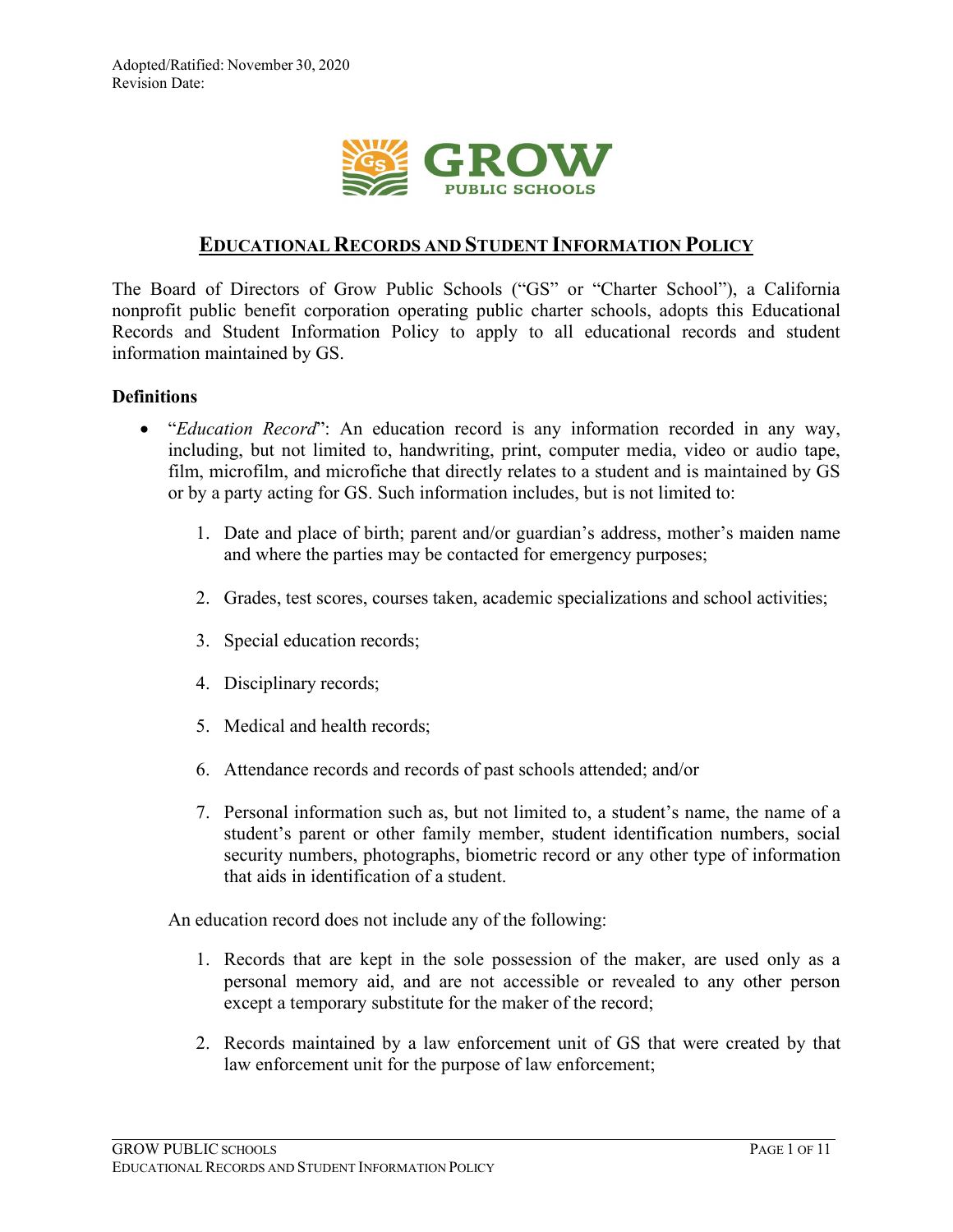- 3. In the case of a person who is employed by GS but not in attendance at GS, records made and maintained in the normal course of business, relate exclusively to the individual in that individual's capacity as an employee and are not available for any other purpose;
- 4. Records of a student who is 18 years of age or older, or is attending an institution of postsecondary education, that are: a) made or maintained by a physician, psychiatrist, psychologist, or other recognized professional or paraprofessional acting in their professional capacity or assisting in a paraprofessional capacity; b) made, maintained, or used only in connection with treatment of the student; and c) disclosed only to individuals providing the treatment. For the purpose of this definition, "treatment" does not include remedial educational activities or activities that are part of the program of instruction at GS;
- 5. Records that only contain information about an individual after the individual is no longer a student at GS; or
- 6. Grades on peer-graded papers before they are collected and recorded by a teacher.
- "*Personally Identifiable Information"*: Personally identifiable information ("PII") is information about a student that is contained in their education records that cannot be disclosed without compliance with the requirements of Family Educational Rights and Privacy Act of 2001 ("FERPA"). PII includes, but is not limited to: a student's name; the name of a student's parent or other family member; the address of a student or student's family; a personal identifier, such as the student's Social Security number, student number or biometric record; other indirect identifiers, such as the student's date of birth, place of birth, and mother's maiden name; other information that, alone or in combination, is linked or linkable to a specific student that would allow a reasonable person in the school community, who does not have personal knowledge of the relevant circumstances, to identify the student with reasonable certainty; or information requested by a person who GS reasonably believes knows the identity of the student to whom the education record relates.
- "*Directory Information*": Charter School may disclose the PII that it has designated as directory information, consistent with the terms of the annual notice provided by GS pursuant to the FERPA (20 U.S.C. § 1232g). GS has designated the following information as directory information:
	- 1. Student's name
	- 2. Student's address
	- 3. Parent/guardian's address
	- 4. Telephone listing
	- 5. Student's electronic mail address
	- 6. Parent/guardian's electronic mail address
	- 7. Photograph
	- 8. Date and place of birth
	- 9. Dates of attendance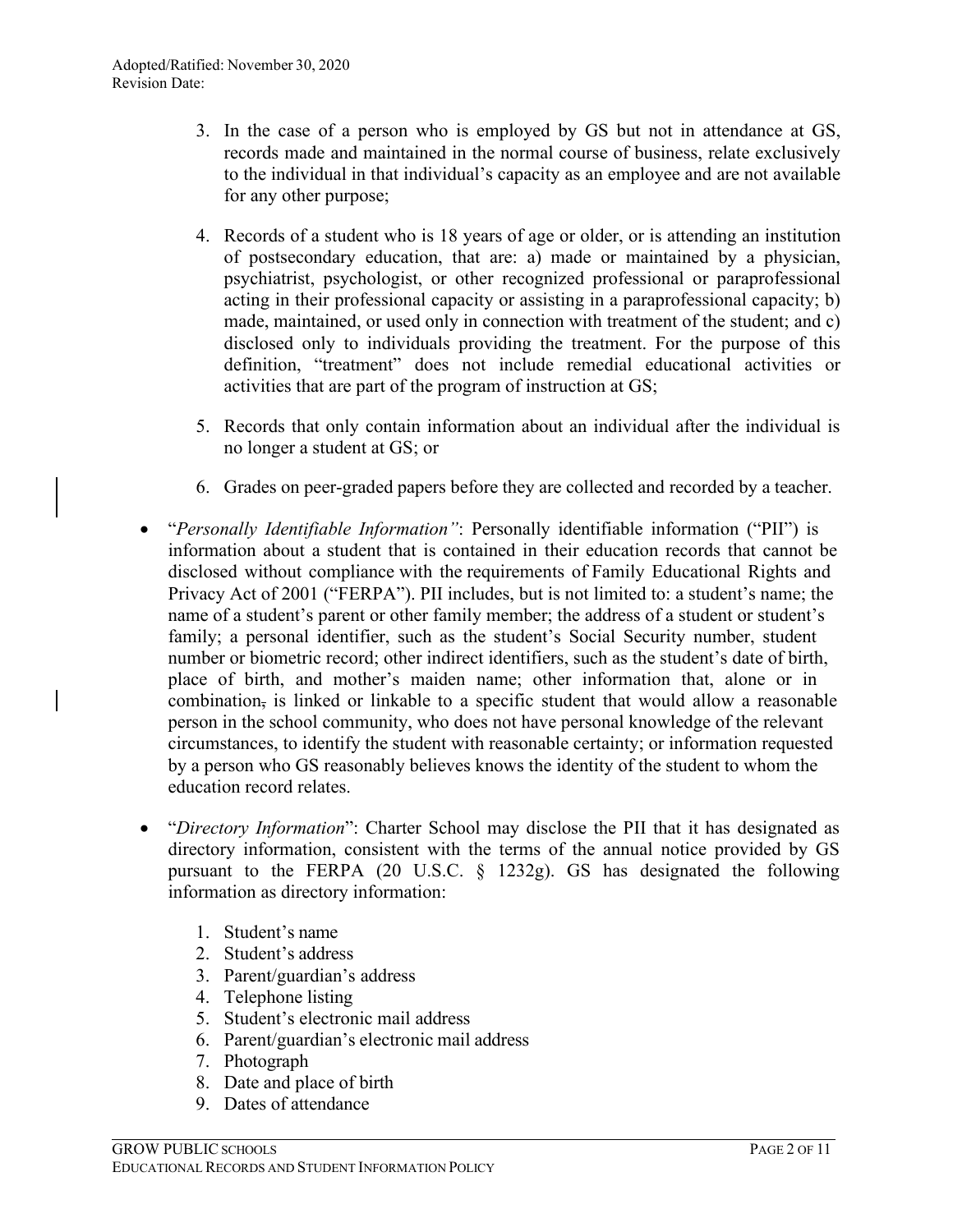- 10. Grade level
- 11. Participation in officially recognized activities and sports
- 12. Weight and height of members of athletic teams
- 13. Degrees, honors, and awards received
- 14. The most recent educational agency or institution attended
- 15. Student ID number, user ID, or other unique personal identifier used to communicate in electronic systems that cannot be used to access education records without a PIN, password, etc. (A student's SSN, in whole or in part, cannot be used for this purpose.)
- *"Parent"*: Parent means a parent of a student and includes a natural parent, a guardian, or an individual acting as a parent in the absence of a parent or a guardian.
- *"Eligible Student"*: Eligible student means a student who has reached eighteen (18) years of age.
- "*School Official"*: A school official is a person employed by Charter School as an administrator, supervisor, instructor, or support staff member (including health or medical staff and law enforcement unit personnel) or a person serving on the Board of Directors of GS. A school official also may include a volunteer, consultant, vendor for GS or an independent contractor of GS or other party who performs an institutional service or function for which GS would otherwise use its own employees and who is under the direct control of GS with respect to the use and maintenance of PII from education records, such as an attorney, auditor, medical consultant, therapist, or provider of digital educational platforms and/or services; a parent or student volunteering to serve on an official committee, such as a disciplinary or grievance committee; or a parent, student, or other volunteer assisting another school official in performing their tasks.
- *"Legitimate Educational Interest*": A school official has a legitimate educational interest if the official needs to review an education record in order to fulfill their professional responsibility.

## **Disclosure Of Directory Information**

At the beginning of each school year, GS shall provide parents and eligible students with a notice containing the following information: 1) The type of PII it designates as directory information; 2) The parent's or eligible student's right to require that GS not release "directory information" without obtaining prior written consent from the parent or eligible student; and 3) The period of time within which a parent or eligible student must notify GS in writing of the categories of "directory information" that it may not disclose without the parent's or eligible student's prior written consent. GS will continue to honor a valid request to opt out of the disclosure of a former student's directory information made while the former student was in attendance unless the student rescinds the opt out request.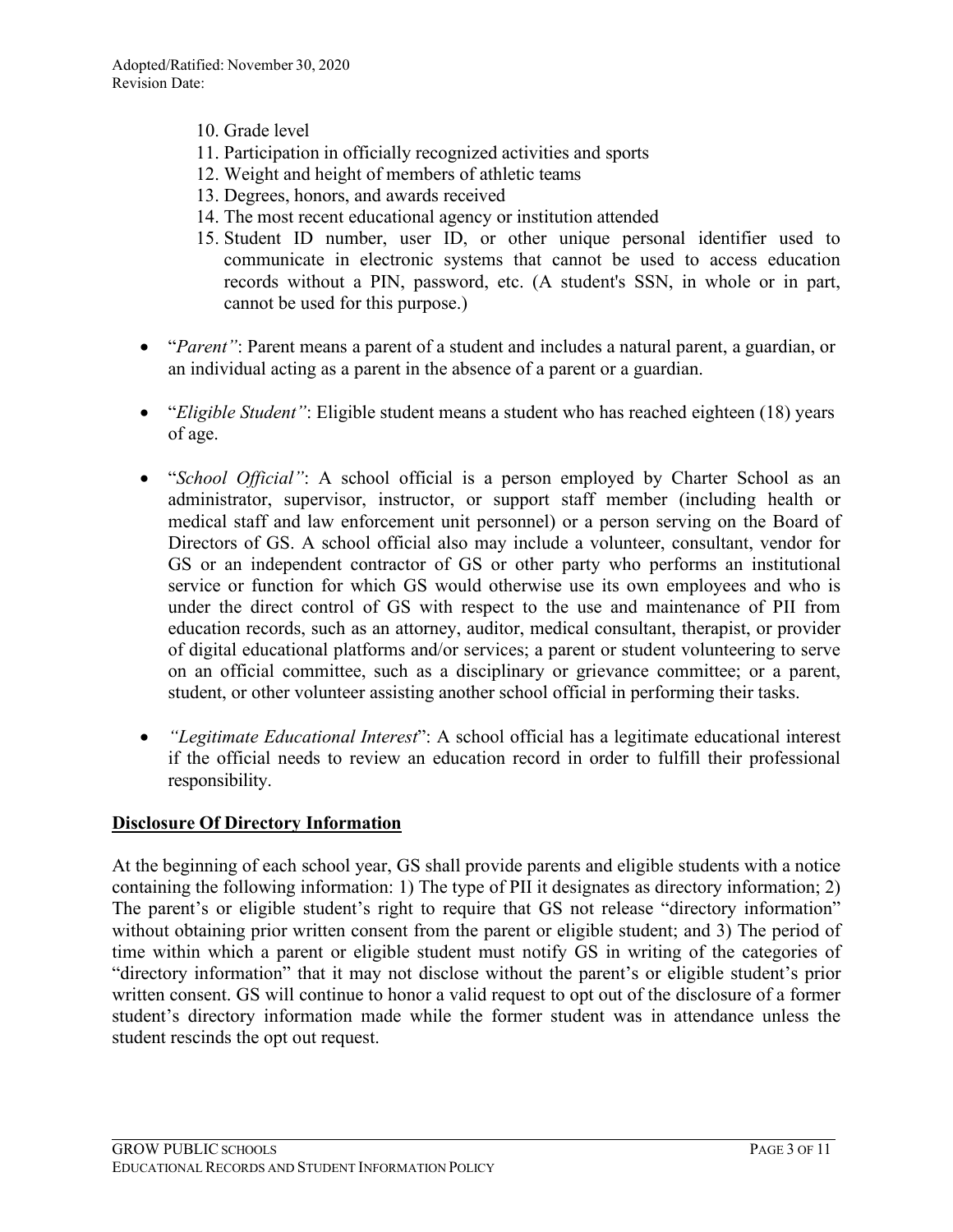### **Annual Notification To Parents And Eligible Students**

At the beginning of each school year, in addition to the notice required for directory information, Charter School shall provide eligible students currently in attendance and parents of students currently in attendance with a notice of their rights under the FERPA. The notice shall inform the parents and eligible students that they have the right to:

- 1. Inspect and review the student's education records;
- 2. Seek amendment of the student's education records that the parent or eligible student believes to be inaccurate, misleading or otherwise in violation of the student's privacy rights;
- 3. Consent to disclosures of PII contained in the student's education records, except to the extent that disclosure is permitted without prior written consent pursuant to FERPA;
- 4. File with the U.S. Department of Education a complaint concerning alleged failures by GS to comply with the requirements of FERPA and its promulgated regulations; and
- 5. Request that GS not release student names, addresses and telephone listings to military recruiters or institutions of higher education without prior written parental consent.

The notice must also include the following:

- 1. The procedure for exercising the right to inspect and review educational records;
- 2. The procedure for requesting amendment of records;
- 3. A statement that GS forwards education records to other agencies or institutions that have requested the records and in which the student seeks or intends to enroll or is already enrolled so long as the disclosure is for purposes related to the student's enrollment or transfer; and
- 4. The criteria for determining who constitutes a school official and what constitutes a legitimate educational interest.

## **Parental And Eligible Student Rights Relating To Education Records**

Parents and eligible students have the right to review the student's education records. In order to do so, parents and eligible students shall submit a request to review education records in writing to the Principal. Within five (5) business days, GS shall comply with the request. Please notify: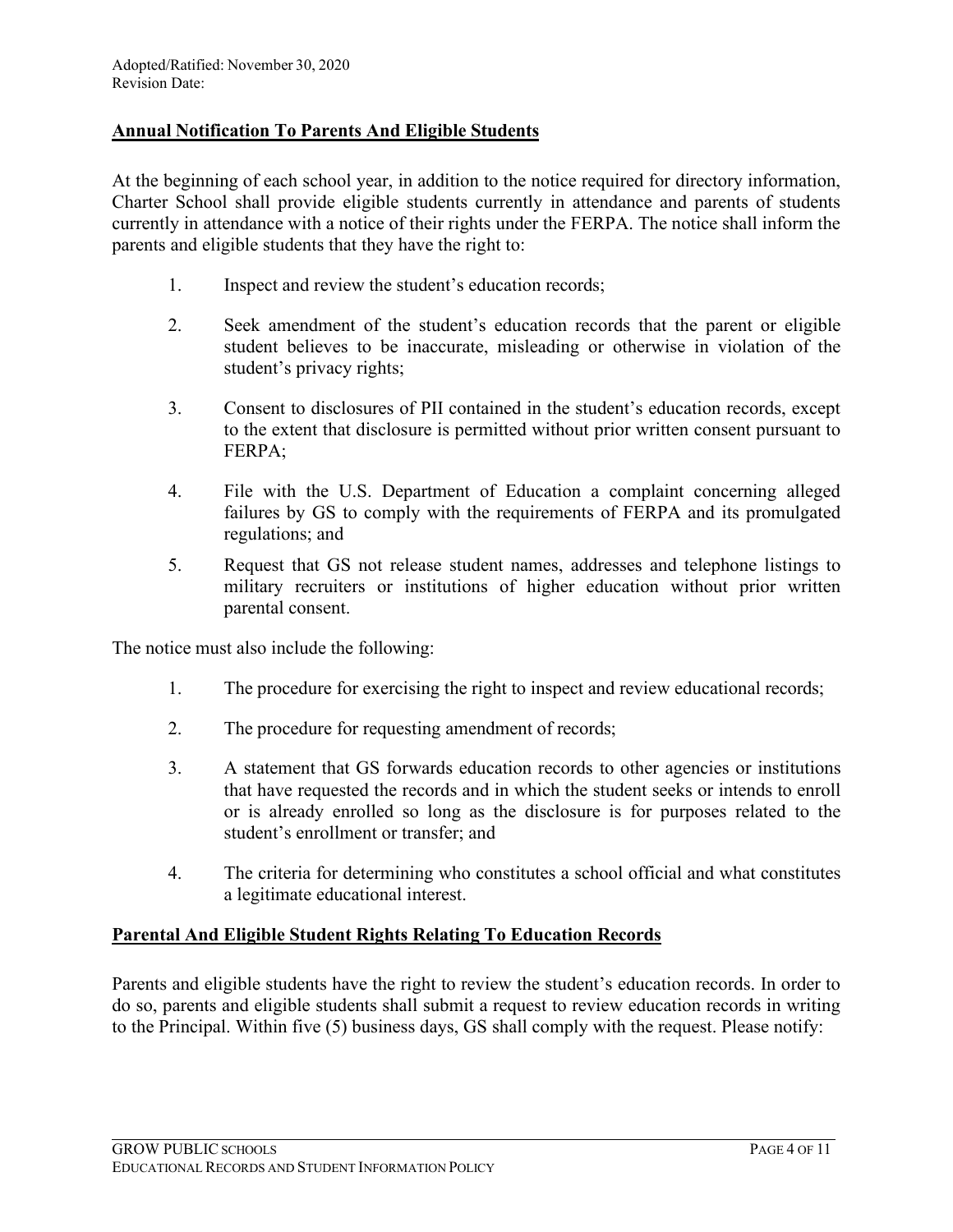Grow Public Academy Arvin Grow Public Academy Shafter Hurshel Williams, Principal Lacie Harris, Principal 661-855-8200 661-630-7220 [hwilliams@Grow Publicschools.org](mailto:hwilliams@grimmwayschools.org) [lharris@Grow Publicschools.org](mailto:bwebb@grimmwayschools.org)

#### 1. Copies of Education Records

Charter School will provide copies of requested documents within five (5) business days of a written request for copies. GS may charge reasonable fees for copies it provides to parents or eligible students. However, no charge shall be made for furnishing (1) up to two transcripts of former students' records or (2) up to two verifications of various records of former students. The charge will not include a fee to search for or to retrieve the education records.

#### 2. Request for Amendment to Education Records

Following the inspection and review of a student's education record, a parent or eligible student may file a written request with the Principal to correct or remove any information in the student's education record that is any of the following:

- a. Inaccurate.
- b. Misleading.
- c. In violation of the privacy rights of the student.

Charter School will respond within thirty (30) days of the receipt of the request to amend. GS's response will be in writing and if the request for amendment is denied, GS will set forth the reason for the denial and inform the parent or eligible student of their right to a hearing challenging the content of the education record.

If the Principal sustains any or all of the allegations, the Principal must order the correction or the removal and destruction of the information. The Principal or designee must then inform the parent or eligible student of the amendment in writing.

#### 3. Hearing to Challenge Education Record

If Charter School denies a parent or eligible student's request to amend an education record, the parent or eligible student may, within thirty (30) days of the denial, request in writing that the parent or eligible student be given the opportunity for a hearing to challenge the content of the student's education record on the grounds that the information contained in the education record is: inaccurate, misleading, or in violation of the privacy rights of the student.

The Board Chair may convene a hearing panel to assist in making determinations regarding educational record challenges provided that the parent has given written consent to release information from the student's records to the members of the panel convened. The hearing panel shall consist of the following persons: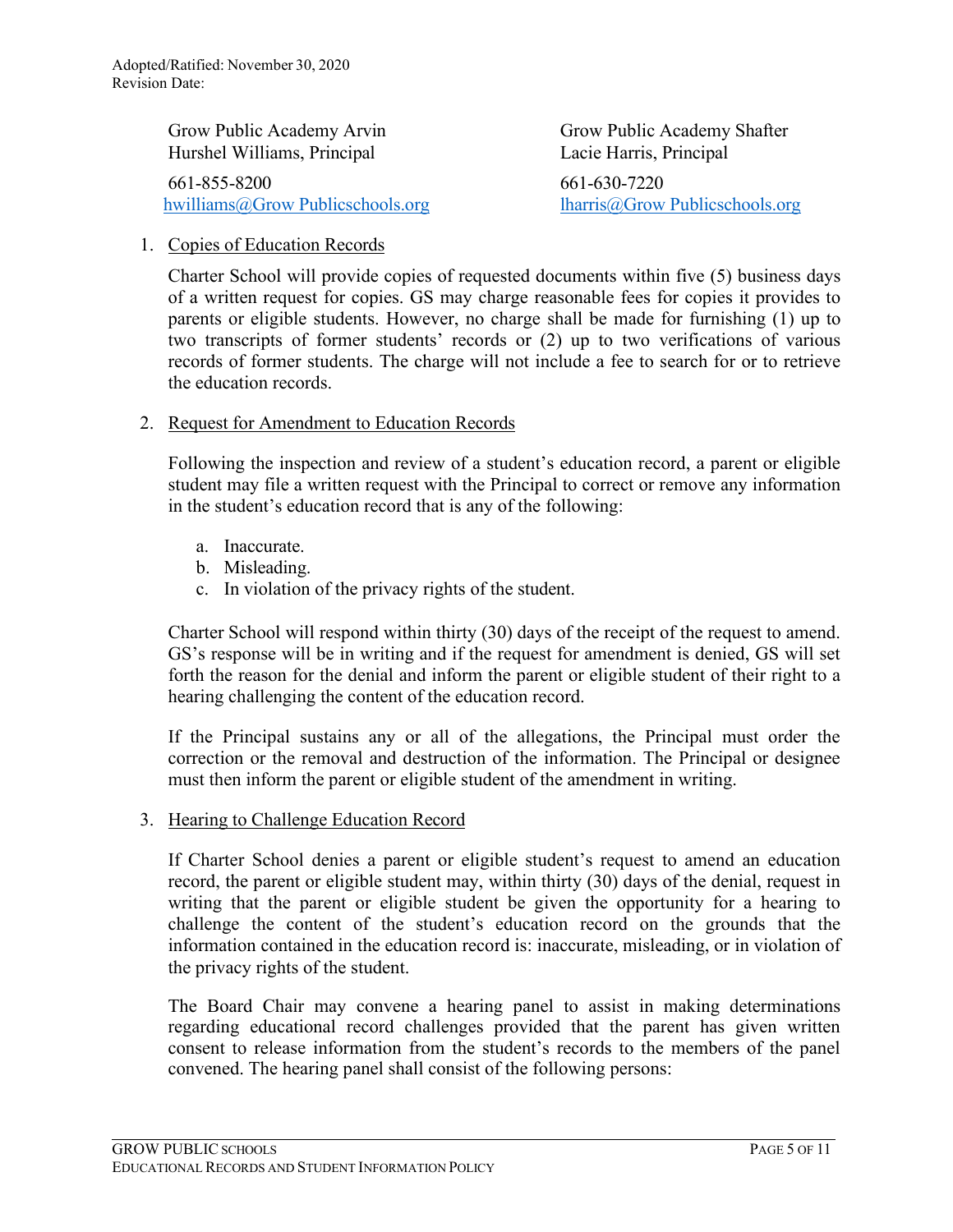- a. The principal or designee of a public school other than the public school at which the record is on file;
- b. A certificated Charter School employee; and
- c. A parent appointed by the Principal or by the Board Chair, depending upon who convenes the panel.

The hearing to challenge the education record shall be held within thirty (30) days of the date of the request for a hearing. Notice of the date, time and place of the hearing will be sent by Charter School to the parent or eligible student no later than twenty (20) days before the hearing.

The principal or designee of a public school will serve as the chairman and shall not be required to use formal rules of evidence or procedure. The parent or eligible student will be given a full and fair opportunity to present evidence relevant to the issues relating to the challenge to the education record. The parent or eligible student may also, at their own expense, be assisted or represented by one or more individuals of their choice, including an attorney. The decision of the Board Chair or designee will be based solely on the evidence presented at the hearing and is final. Within thirty (30) days after the conclusion of the hearing, GS's decision regarding the challenge will be made in writing and will include a summary of the evidence and the reasons for the decision.

If, as a result of the hearing, Charter School decides that the information is inaccurate, misleading, or in violation of the privacy rights of the student, it will amend the record accordingly and inform the parent or eligible student of the amendment in writing.

If, as a result of the hearing, Charter School decides that the information in the education record is not inaccurate, misleading, or in violation of the privacy rights of the student, it shall inform the parent or eligible student of the right to place a statement in the record commenting on the contested information in the record or stating why they disagree with the decision of GS, or both. If GS places a statement by the parent or eligible student in the education records of a student, it will maintain the statement with the contested part of the record for as long as the record is maintained and disclose the statement whenever it discloses the portion of the record to which the statement relates.

## **Disclosure Of Education Records And Directory Information**

Charter School must have a signed and dated written consent from the parent or eligible student before releasing any non-directory information from a student's education record except as provided below. The written permission must specify the records that may be disclosed, the purpose of the disclosure and the party or class of parties to whom the disclosure may be made. When disclosure is made pursuant to written permission, the parent or eligible student may request a copy of the disclosed records and GS shall provide the requestor with a copy of the records disclosed upon request. Signed and dated written consent may include a record and signature in electronic form if it identifies and authenticates a particular person as the source of the electronic consent and indicates such person's approval of the information contained in the electronic consent.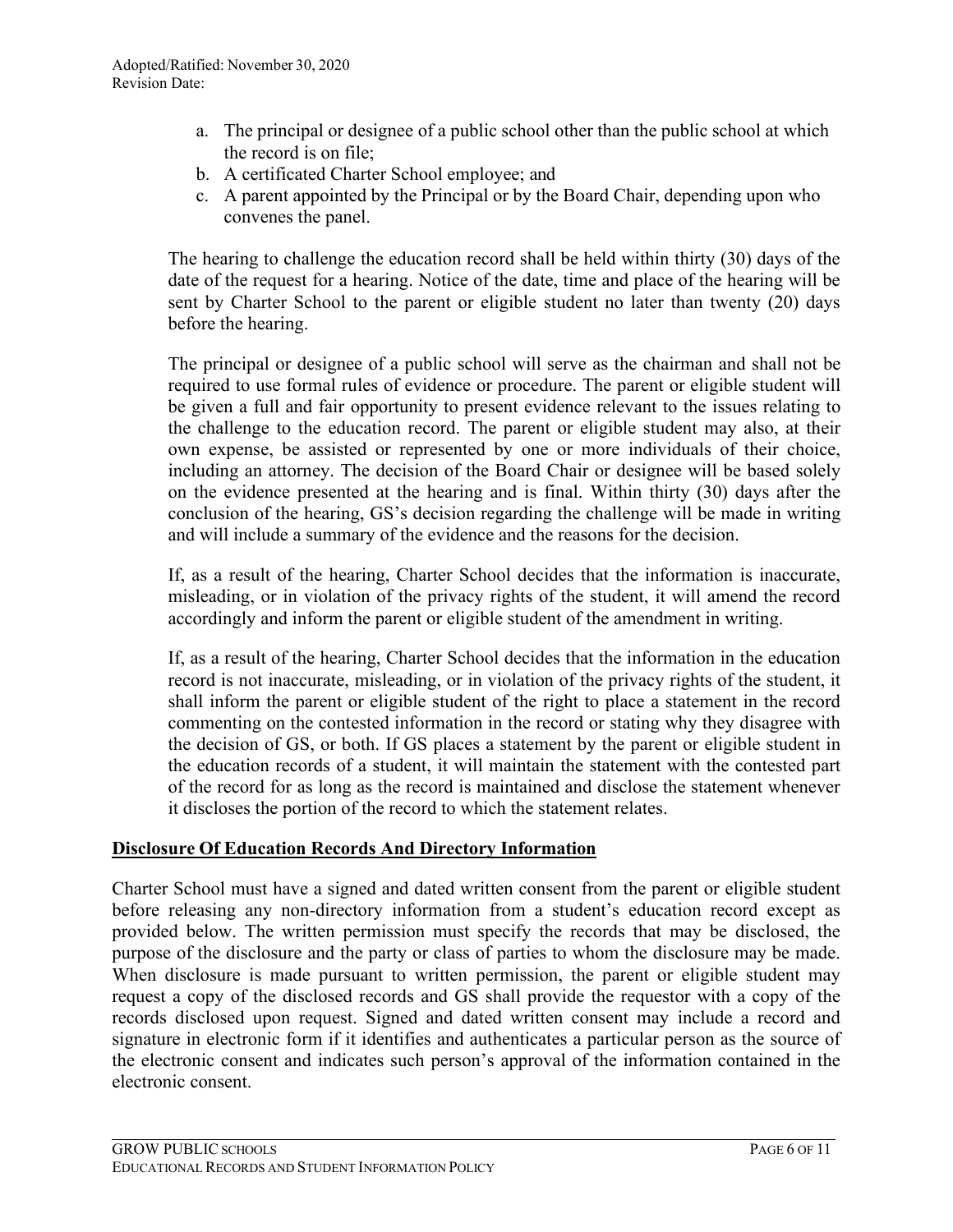GS will only disclose PII on the condition that the receiving party not disclose the information to any party without the prior written consent of the parent or eligible student and that the receiving party use the information for the purposes for which the disclosure was made. This restriction does not apply to disclosures that fall within the disclosure exceptions listed below. GS must maintain the appropriate records related to these disclosure exceptions, as described below. Except for disclosures pursuant to a warrant, judicial order or lawfully issued subpoena, or directory information or to parents or eligible students, GS will inform a receiving party of the requirement that the party not disclose the information to any other party without the prior written consent of the parent or eligible student and that the receiving party use it for the purpose for which the disclosure was made. Note specifically that GS will not release information to third parties for immigration-enforcement purposes, except as required by law or court order.

- 1. Charter School will disclose education records, without prior written consent of the parent or eligible student, to the following parties:
- 2. School officials who have a legitimate educational interest as defined by 34 Code of Federal Regulations ("C.F.R.") Part 99;
- 3. Other schools to which a student seeks or intends to enroll so long as the disclosure is for purposes related to the student's enrollment or transfer. When a student transfers schools, GS will mail the original or a copy of a student's cumulative file to the receiving district or private school within ten (10) school days following the date the request is received from the public school or private school where the student intends to enroll. GS will make a reasonable attempt to notify the parent or eligible student of the request for records at their last known address, unless the disclosure is initiated by the parent or eligible student. Additionally, GS will give the parent or eligible student, upon request, a copy of the record that was disclosed and give the parent or eligible student, upon request, an opportunity for hearing pursuant to Section (IV)(3) above;
- 4. Certain government officials listed in 20 U.S.C. § 1232g(b)(1) in order to carry out lawful functions;
- 5. Appropriate parties in connection with a student's application for, or receipt of, financial aid if it is necessary to determine eligibility, amount of aid, conditions for aid or enforcing the terms and conditions of the aid;
- 6. Organizations conducting certain studies for GS in accordance with 20 U.S.C. §  $1232g(b)(1)(F);$
- 7. Accrediting organizations in order to carry out their accrediting functions;
- 8. Parents of a dependent student as defined in section [152 of the Internal Revenue Code o](http://www.lexis.com/research/buttonTFLink?_m=6abc13686deebc8da5c10abc89f02b9d&_xfercite=%3ccite%20cc%3d%22USA%22%3e%3c%21%5bCDATA%5b34%20CFR%2099.31%5d%5d%3e%3c%2fcite%3e&_butType=4&_butStat=0&_butNum=3&_butInline=1&_butinfo=26%20USC%20152&_fmtstr=FULL&docnum=1&_startdoc=1&wchp=dGLbVlb-zSkAl&_md5=e6f62af1ce041b02d5bf8cf8786c505b)f 1986;
- 9. Individuals or entities, in compliance with a judicial order or lawfully issued subpoena. Subject to the exceptions found in 34 C.F.R. § 99.31(a)(9)(i), reasonable effort must be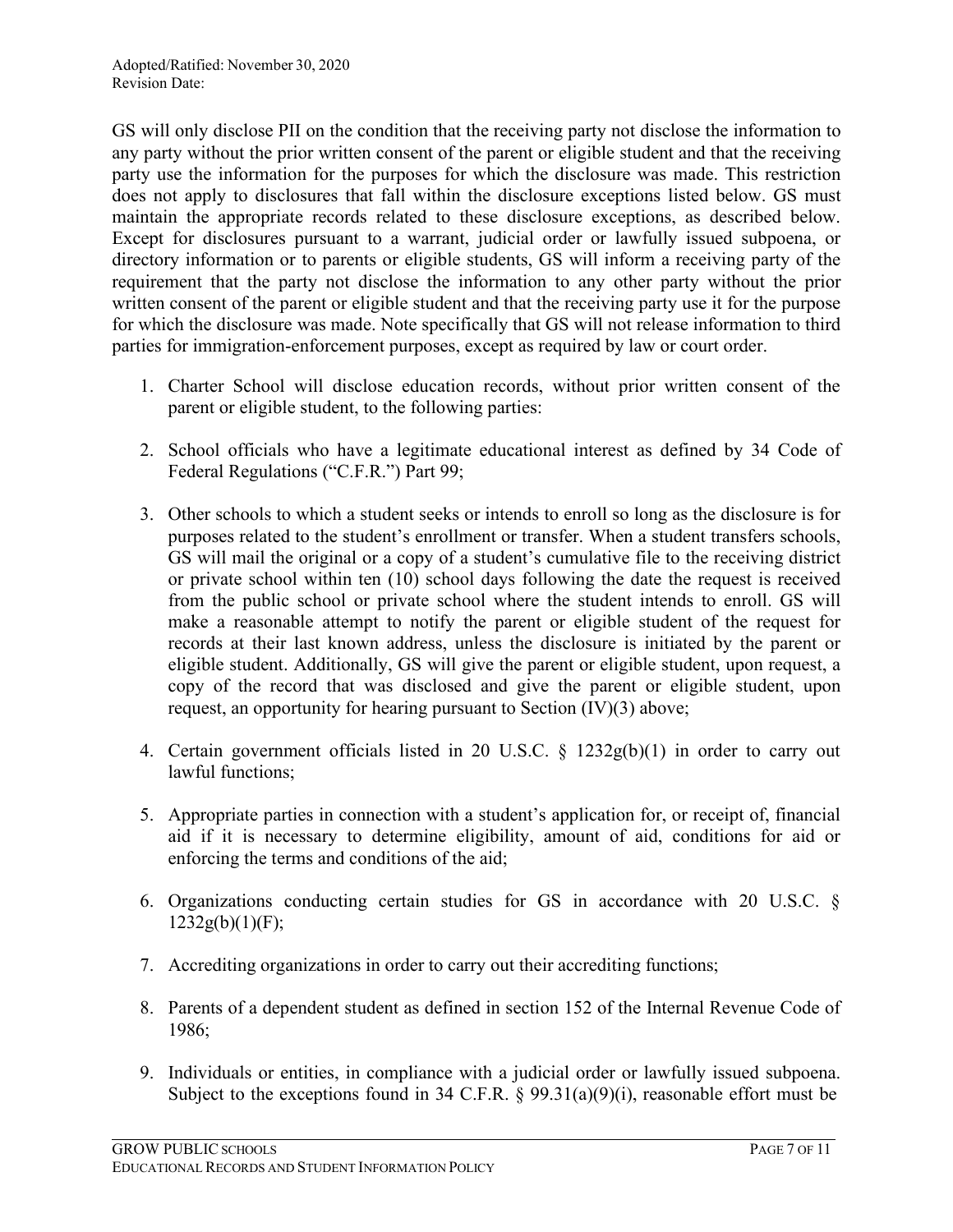made to notify the parent or eligible student of the order or subpoena in advance of compliance, so that the parent or eligible student may seek a protective order;

- 10. Persons who need to know in cases of health and safety emergencies;
- 11. State and local authorities, within a juvenile justice system, pursuant to specific State law;
- 12. A foster family agency with jurisdiction over a currently enrolled or former student, a short-term residential treatment program staff responsible for the education or case management of a student, and/or a caregiver (regardless of whether the caregiver has been appointed as the student's educational rights holder) who has direct responsibility for the care of the student, including a certified or licensed foster parent, an approved relative or nonrelated extended family member, or a resource family, may access the current or most recent records of grades, transcripts, attendance, discipline, and online communication on platforms established by GS for student and parents, and any individualized education program ("IEP") or Section 504 plan that may have been developed or maintained by GS; and/or
- 13. A victim of an alleged perpetrator of a crime of violence or a non-forcible sex offense. The disclosure may only include final results of the disciplinary proceedings conducted by GS with respect to that alleged crime or offense. GS may disclose the final results of the disciplinary proceeding, regardless of whether GS concluded a violation was committed.

### **Contract for Digital Storage, Management, and Retrieval of Student Records**

The Principal or designee may enter into a contract with a third party for the digital storage, management, and retrieval of student records and/or to authorize a third party provider of digital software to access, store, and use student records, provided that the contract meets the requirements of Education Code 49073.1 and other applicable state and federal laws.

### **Record Keeping Requirements**

GS will maintain a record of each request for access to and each disclosure of PII from the education records of each student for as long as the records are maintained. For each request, the record must include the following information: the parties who have requested or received the information and the legitimate interests the parties had in requesting or obtaining the information.

For disclosures of PII to institutions that make disclosures of the information on behalf of GS in accordance with 34 C.F.R. § 99.33(b), the record must include the names of the additional parties to which the receiving party may disclose the information on behalf of GS and the legitimate interests that each of the additional parties has in requesting or obtaining the information.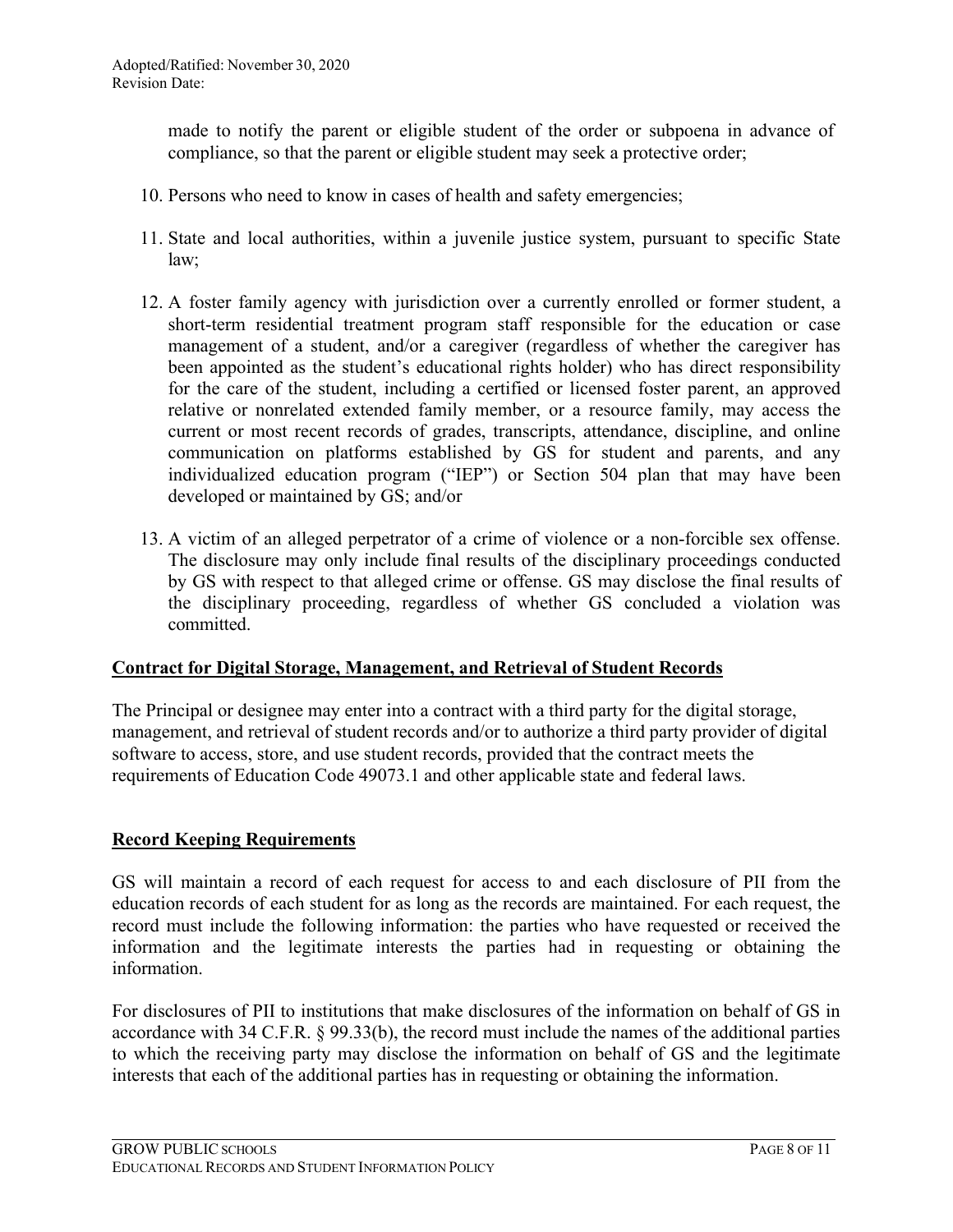These record keeping requirements do not apply to requests from or disclosure to parents or eligible students, GS officials with a legitimate purpose of inspecting the records, a party with written consent from the parent or eligible student, a party seeking directory information, or a party seeking or receiving the records as directed by a court order or subpoena.

The records relating to disclosures of PII may be inspected by parents and eligible students, GS officials (or their assistants) responsible for the custody of the records, and parties authorized by regulations for the purpose of auditing the recordkeeping procedures of Charter School.

Student cumulative records may not be removed from the premises of GS, unless the individual removing the record has a legitimate educational interest, and is authorized by the Principal, or by a majority of a quorum of the Board of Directors at a duly agendized meeting. Employees who remove student cumulative records or other student records from the GS premises without a legitimate educational interest and authorization may be subject to discipline. Employees are permitted to take student work-product, or other appropriate student records, off premises without authorization for legitimate academic purposes (e.g. grading work-product, assigning credit, reviewing materials for classroom discussion, etc.).

# **Complaints**

Parents and eligible students have the right to file a complaint with the U.S. Department of Education concerning alleged failures by Charter School to comply with the requirements of FERPA. The name and address of the Office that administers FERPA is:

> Family Policy Compliance Office U.S. Department of Education 400 Maryland Avenue. S.W. Washington, D.C. 20202-5920

## **Record Retention**

Charter School complies with the definition and retention of student records as established in Title 5 of the California Code of Regulations ("CCR") sections 431 through 438, per the following:

- "*Mandatory Permanent Student Records*": must be maintained indefinitely or an exact copy thereof for every student who was enrolled in the charter school. These records are defined as:
	- 1. Legal name of student
	- 2. Date of birth
	- 3. Method of verification of birth date
	- 4. Sex of student
	- 5. Place of birth
	- 6. Name and address of parent of minor student
	- 7. Address of minor student if different than above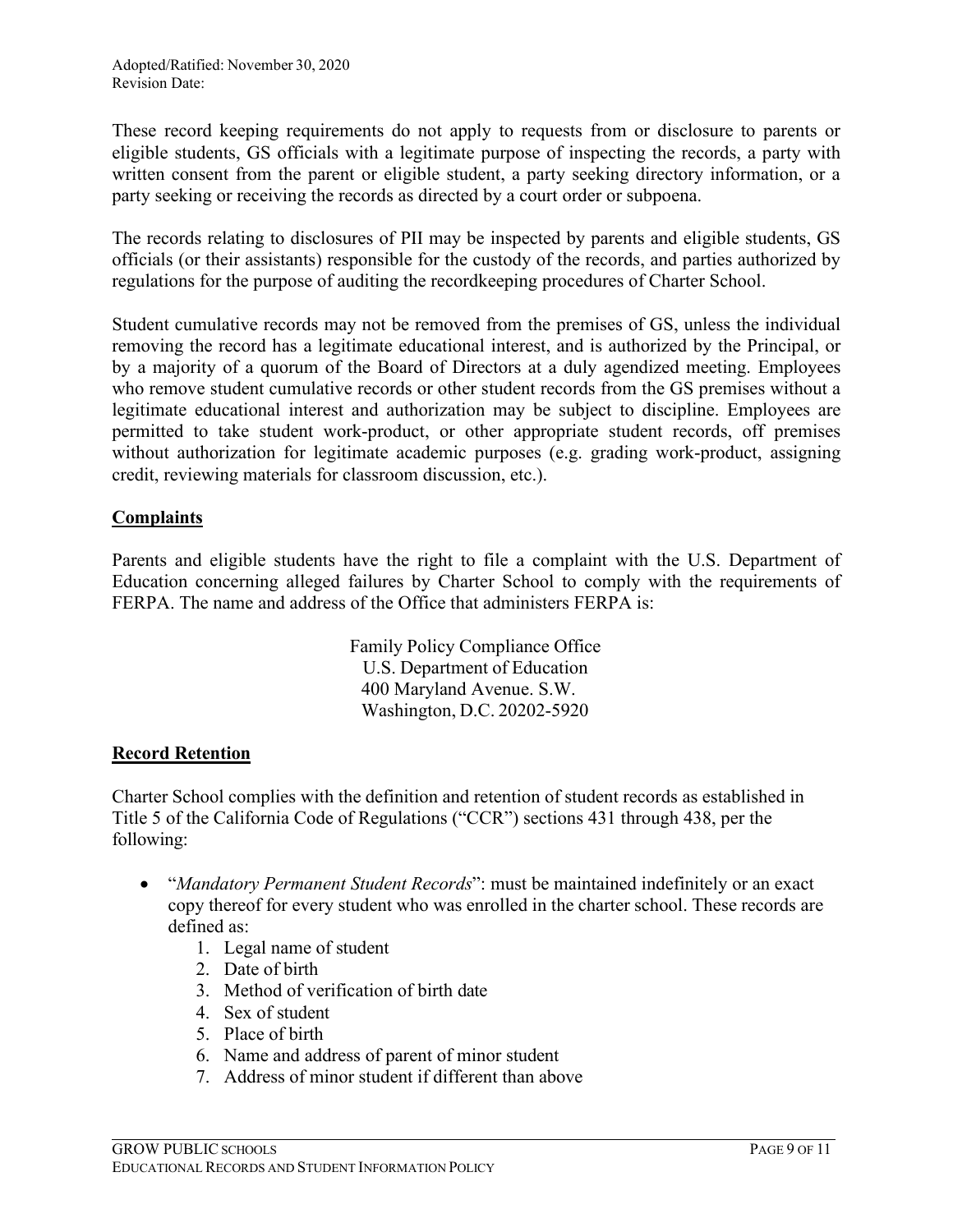- 8. An annual verification of the name and address of the parent and the residence of the student
- 9. Entering and leaving date of each school year and for any summer session or other extra session Subjects taken during each year, half year, summer session or quarter
- 10. If marks or credit are given, the mark or number of credits toward graduation allows for work taken.
- 11. Verification of or exemption from required immunizations
- 12. Date of high school graduation or equivalent

The mandatory permanent student record or a copy thereof shall be forwarded by the Charter School upon request of a public or private school in which the student has enrolled or intends to enroll. If the Charter School forwards the original mandatory permanent student record, a copy must be maintained by the Charter School. If the Charter School forwards a copy, the original must be maintained by the Charter School.

- *"Mandatory Interim Student Records"*: Must be maintained until judged to be disposable defined as "when the student leaves the charter school or when their usefulness ceases." These records may be destroyed during the third (3rd) school year following the determination that the records are disposable (i.e. 2019-2020 records may be destroyed after July 1, 2023). These records are defined as:
	- 1. A log or record identifying those persons (except authorized school personnel) or organizations requesting or receiving information from the record. The log or record shall be accessible only to the legal parent or guardian or the eligible student, or a dependent adult student, or an adult student, or the custodian of records.
	- 2. Health information, including Child Health Developmental Disabilities Prevention Program verification or waiver
	- 3. Participation in special education programs including required tests, case studies, authorizations, and actions necessary to establish eligibility for admission or discharge
	- 4. Language training records
	- 5. Progress slips and/or notices
	- 6. Parental restrictions regarding access to directory information or related stipulations.
	- 7. Parental or adult student rejoinders to challenged records and to disciplinary action
	- 8. Parental authorizations or prohibitions of student participation in specific programs
	- 9. Results of standardized tests administered within the preceding three years

The mandatory interim student record or a copy thereof shall be forwarded by the Charter School upon request of a public school in California in which the student has enrolled or intends to enroll. If the transfer is to an out of state or to a private school, the mandatory interim student record may be forwarded. If the Charter School forwards the original mandatory interim student record, a copy must be maintained by the Charter School until